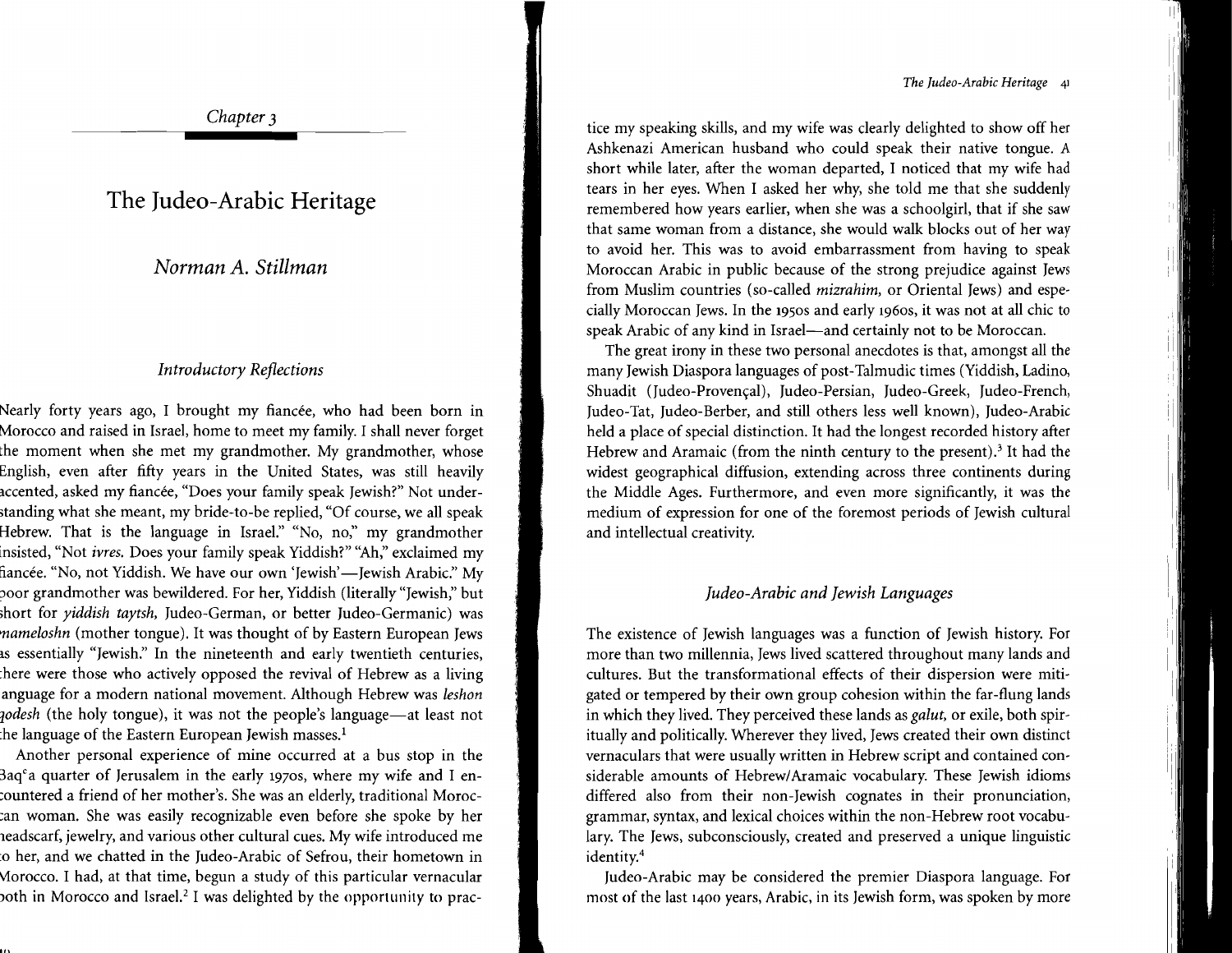Jews than any other language. From the seventh until the end of the seventeenth centuries, the majority of the world's Jews lived in the *Dar al-Isliim*  (Domain of Islam). Furthermore, Arabic was spoken or used as a cultural language by Jews across a greater geographical expanse than any other language was. In the Middle Ages, Arabic was the Jewish language from Spain (and even to some extent from Provence) all the way to India. Although Yiddish spread to the ends of the earth in the late nineteenth and early twentieth centuries as Ashkenazi Jews poured out of eastern Europe to the New World, South Africa, and Australia, it did not sink long-lasting roots and was quickly abandoned by the second and third generations.

Some forms of Iudeo-Arabic also spread beyond their original heartlands in the nineteenth and twentieth centuries, to Iraqi Jewish trading colonies in India, Southeast Asia, Hong Kong, and Shanghai; to Aleppan Jewish enclaves in France, England, and the Americas; and to Yemenite Jewish communities in India and elsewhere.<sup>5</sup> Most importantly, however, Iudeo-Arabic was the literary medium for some of the greatest works of the Jewish spirit. This did not include Mizrahi, Sephardi, regional, or temporal works, but contributions that belonged to the common heritage of Judaism and the Jewish people. In the Iudeo-Arabic world, many of the key elements of Judaism, as a religious civilization under the constitutional framework of the Talmud, were crystallized, formulated, and systematized. These elements included law, liturgy, philosophy and theology, scriptural exegesis, Hebrew grammar and lexicography, and Hebrew poetry and belles lettres.

## *Historical Survey ofJudea-Arabic*

#### Early Iudeo-Arabic

Before the spread of Islam, the only Jews speaking Arabic were those of the Jewish tribes in Arabia. Their everyday language was apparently similar to that of their Arab neighbors, except for the Hebrew and Aramaic words they used to express specifically Jewish religious and cultural concepts. The Arabs referred to this Iudeo-Arabic dialect as *yahudiyya* (Jewish speech). Some of the Hebrew and Aramaic vocabulary of this early Iudeo-Arabic, as well as a number of religious concepts, passed into the speech of the pagan Arabs and, thereafter, into Muslim Arabic.<sup>6</sup> Although the Jews of sixth- and seventh-century Arabia most likely wrote letters and docu-

mcnts in Hebrew characters, they left behind no Judeo-Arabic literature. The only literary art at the time was oral poetry. The poems preserved in later Arabic tradition by Jewish bards from this period, such as al-Sarnaw'al, were completely devoid of any Jewish content. There seemed to be no continuation between this early Iudeo-Arabic and the great Jewish language of the Middle Ages.

#### Medieval Iudeo-Arabic

The Islamic conquests of the seventh and eighth centuries established a domain that stretched from the borders of India and China in the East, to the Atlantic Ocean and the Pyrenees in the West. The majority of Jews living in the world during this time came under Arab rule. The Arabic language became the lingua franca of this vast empire, taking the place of Aramaic and Greek, which served as the international languages of culture and administration throughout much of the Middle East and North Africa previously. As the conquered people adopted Arabic, it underwent a variety of metamorphoses, evolving into Middle Arabic (or rather, Middle Arabic dialects). This simplified form of the language dropped the case endings of the old Arabian dialects, transformed the syntax from a synthetic to an analytical structure, and greatly enriched the vocabulary."

The Jews also adopted the new international language of culture. By the tenth century, it became not only their daily vernacular, but also the language used for most of their written expression. Arabic was used for day-to-day correspondence-as we know from the rich treasure trove of documents called the Cairo Geniza-as well as for religious queries and responsa (Heb., *she'elot u-teshuvot),* documents, biblical exegesis and other textual commentaries, philosophy and theology, and works on Hebrew grammar and lexicography.<sup>8</sup>

For linguistic and psychological reasons, the transition to Arabic for the majority of Jews in the caliphate was presumably not very difficult. Arabic was a Semitic language with many affinities to Hebrew and Aramaic. Furthermore, Islam was a strictly monotheistic religious civilization based on the notion of a divine law that was partially written and partially oral. This was similar, in many respects, to Judaism. Islam, like Judaism, eschewed religious iconography, and did not manifest the kind of hostility toward Judaism that Christianity did. In the Arabic world, in contrast to the Christian world, Jews were not the only subjects not belonging to the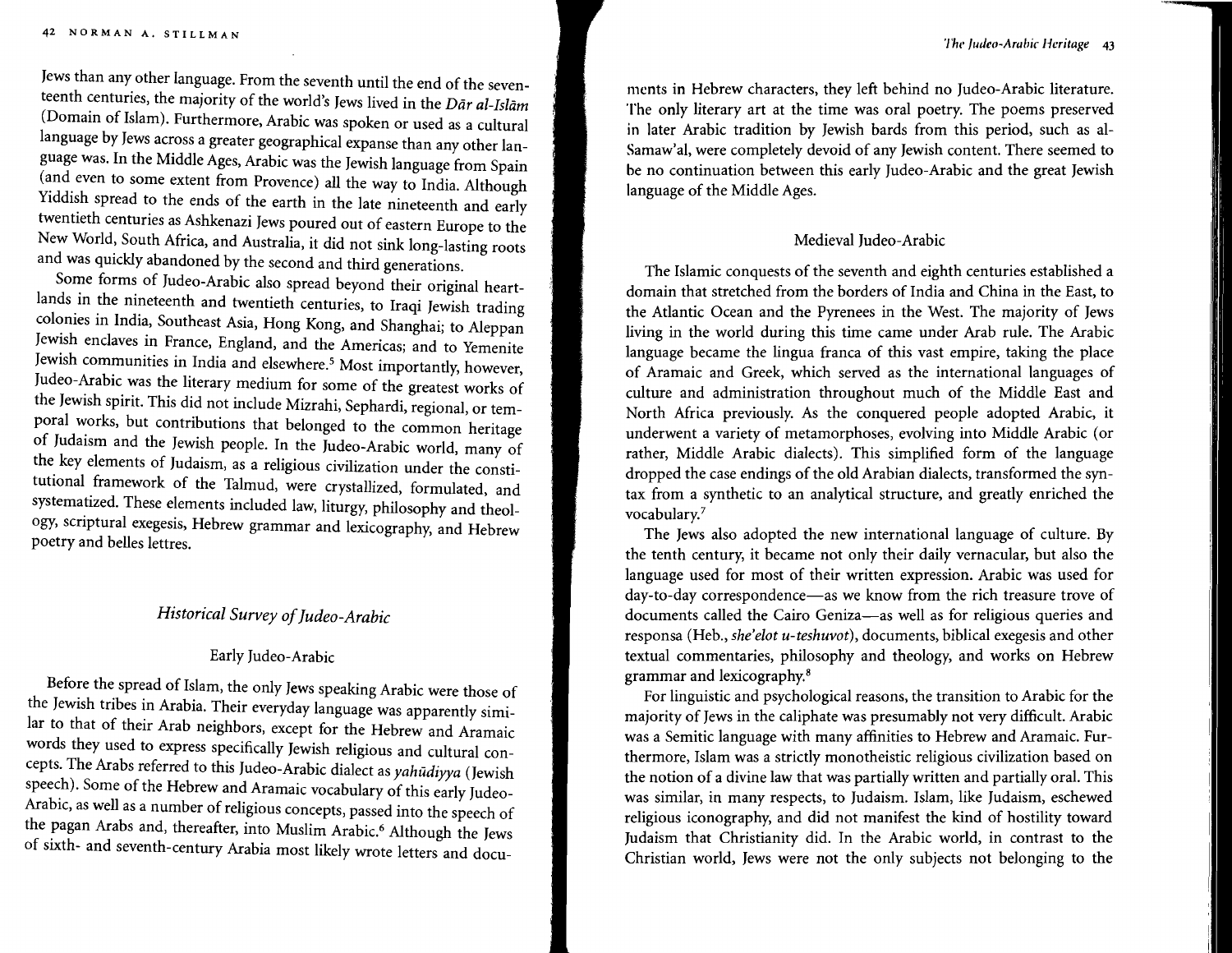I

I

ruling faith. They shared their status with the far more numerous Christians and Zoroastrians. Medieval Islamic civilization was not a totally clerical or feudal one, as medieval Latin Christendom was.

The ninth through twelfth centuries witnessed the Commercial Revolution, the rise of the bourgeoisie, and a revival of Hellenistic science and humanism in the Muslim world. There was a high degree of interconfessional cooperation in the fields of science, philosophy, and commerce, which Islam-like Judaism-held in high esteem. Consequently, there were many aspects of the general emerging Islamic secular culture that Jewsfound attractive and unthreatening. They could participate in a symbiotic way with cultural commensalism.<sup>9</sup>

Jews normally wrote Arabic in Hebrew characters that were already familiar to them, as they were taught Hebrew from early childhood for religious purposes. Members of the intelligentsia could read Arabic script with at least some degree of proficiency. Some even produced works for a broader audience in the standard Arabic script as well. However, it was not uncommon for Jews to have books by Muslim writers transcribed into Hebrew letters for more convenient reading, according to the Geniza. Although Hebrew and Arabic both belonged to the Semitic family of languages, Arabic has several consonants not found in Hebrew. Judeo-Arabic made up for this by adopting a system of diacritical points in imitation of the Muslim Arabic writing system (for example, the Arabic consonant *dad*  was indicated by a dotted *sadi,* and *za'* by a dotted *tet).* The system was somewhat haphazard, and there were minor deviations among different writers in the transcription of uniquely Arabic sounds into Hebrew (for example, both the Hebrew *gimel* and *"ayin* with a mark were used to indicate the Arabic *ghayn).* 

The Jews in the medieval Islamic world did not write in the vernacular language they spoke on a daily basis. Instead, they used a literary Middle Arabic-a form of the language between Classical Arabic (the only acceptable medium of expression in Islamic culture) and the local dialects. The medieval Iudeo-Arabic literary language varied in style. One style was a Classical Arabic with some Middle Arabic elements (as for example, in works of philosophy, theology, biblical translation, and commentary). Another was a slightly classicized Middle Arabic, bristling with colloquialisms, depending upon the education of the writer and formal or infor mal nature of the written material (seen, for example, in the personal correspondence by people from all walks of life preserved in the Cairo Geniza).

The rich literary output in medieval Judeo-Arabic was stimulated by the intellectual and spiritual ferment that occurred in the caliphate, beginning in the second half of the eighth century and continuing throughout the ninth and tenth. The first Jewish thinker to take up the challenges posed by the rise of rationalism, free-thinking, and sectarian movements (such as Karaism) was Sa°adya Gaon (882-942). Sa°adya was the leading rabbinic scholar of his day.He responded in the language best understood by his fellow Jews-Arabic. Born in Egypt, he became the gaon, or head, of the Sura Academy in Baghdad, and was recognized as one of the highest religious authorities in the Jewish world. He produced a massive body of writings, not only for other scholars, but for educated laymen as well. To resolve the spiritual confusion caused by conflicting claims to truth by different religions, sects, and philosophical schools, he wrote the first exposition of Jewish theology, *The Book of Doctrines and Beliefs* (Ar., *Kitab al-Amanat wa 'I-ICtiqadat).* 

To meet the challenges posed by the Karaites' emphasis on the study of the Bible, Sa<sup>c</sup>adya translated the Scriptures into Arabic (al-Tafsar) and wrote a rational commentary (al- *Ta'wfl).* His translation was more than a pioneer work. It was a literary milestone that influenced many later Jewish and Christian Arabic Bible translations. His commentary affected many later works of exegesis, including Abraham Ibn Ezra's Hebrew commentary. To facilitate the study of the Bible, Sa°adya composed the first Hebrew dictionary (Heb., *ha-Agron),* which followed the models of Arabic lexicography and used Arabic as the language of explanation. He also produced the first real siddur, or prayerbook, with accompanying notes and instructions in Arabic (Jāmi<sup>c</sup> al-Salawāt). Sa<sup>c</sup>adya was the first scholar to write legal tracts (e.g., *The Book of Inheritance* Law-Ar., *Kitiib al-Mawārith*) and responsa in Arabic.<sup>10</sup>

During this time, a major center of Jewish scholarly activity developed far to the west of Iraq in the North African city of Qayrawan (modern-day Tunisia). The "sages of Qayrawan" were noted in Hebrew literature for their religious and secular learning. The earliest and most famous of these sages was the physician and Neoplatonic philosopher Isaac Israeli (ca. 850-950). Israeli's Arabic works were translated into Hebrew and Latin and studied for centuries in medieval and Renaissance Europe. He was named "the distinguished monarch of medicine." His disciple, Dunash ben Tamim (d. ca. 960), in addition to being a physician and philosopher, was a Hebrew grammarian and philologist. He authored a commentary on the popular mystical treatise, *The Bookof Creation* (Heb., *Sefer ha-Yesira).*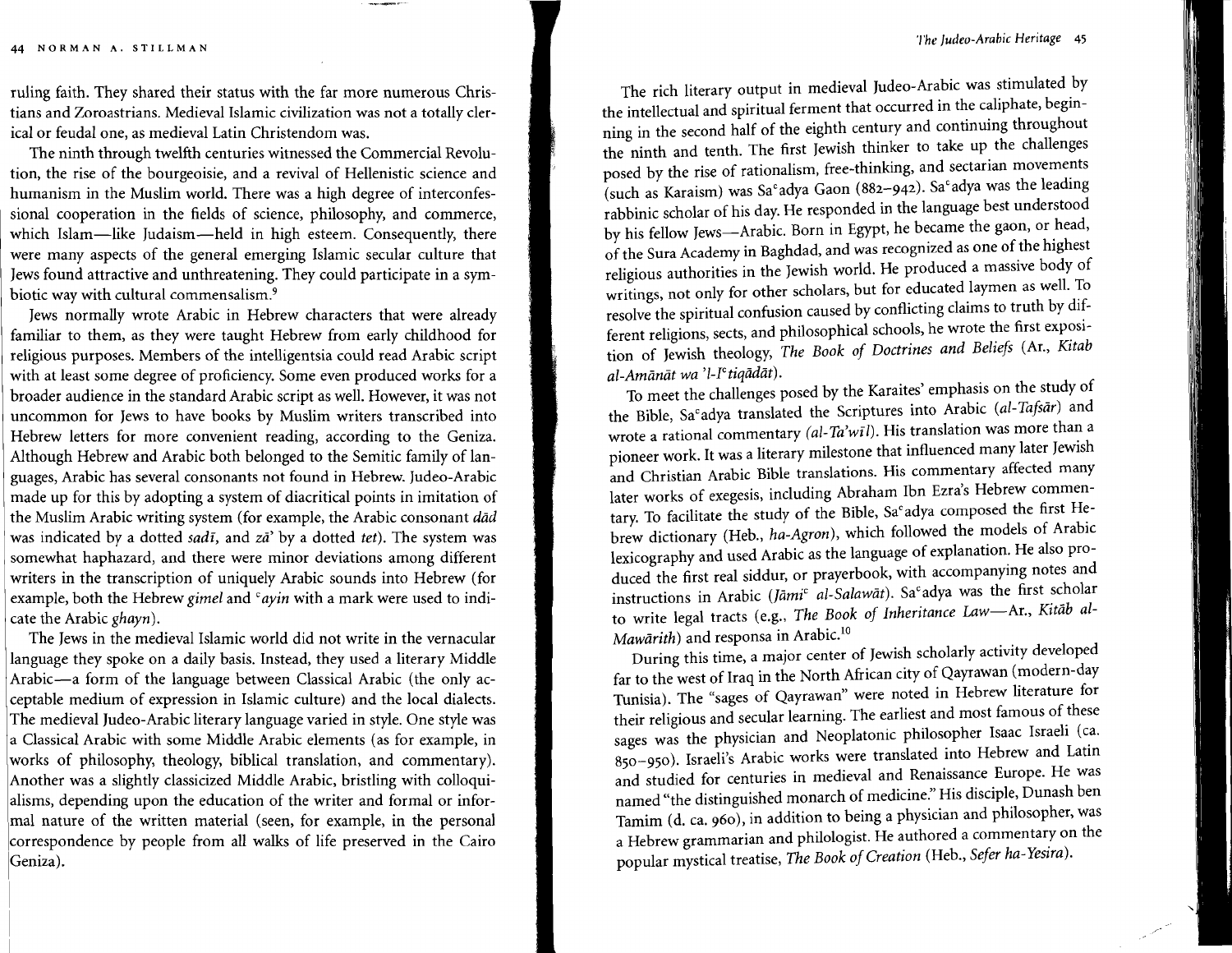In the realm of religious scholarship, many figures were produced. Of these, the most outstanding writer in Iudeo-Arabic was Nissim ben Jacob Ibn Shahin (d. 1062). He wrote an important commentary on the Talmud, entitled *The Key to the Locks of the Talmud* (Ar., *Kitāb Miftāh Maghāliq al-Talmud).* He also produced a book of didactic and entertaining tales, *The Book of Comfort* (Ar., *Kitab al-Faraj baid al-Shidda),* the first work of its kind in medieval Jewish literature.<sup>11</sup>

In Muslim Iberia ("al-Andalus" in Arabic and "Sepharad" in Hebrew) medieval Iudeo-Arabic literary culture reached its apogee. Under the patronage of Jewish courtiers, such as Hasday Ibn Shaprut (905-75) and Samuel ha-Nagid Ibn Naghrela (993-1056), Jewish scholars and men of letters produced works on Hebrew grammar, lexicography, prosody, and philosophy in Judeo-Arabic. Jonah Ibn Ianah (fl. first half of the eleventh century), for example, wrote what became the most influential grammar of the Hebrew language for centuries to come, *The Book of Variegated Flower-Beds* (Ar., *Kitāb al-Luma<sup>c</sup>*). He also completed a dictionary of biblical Hebrew, *The Book of Roots* (Ar., *Kitab al-Usuli.* Moses Ibn Ezra (ca. ross-after 113S) produced the first and most comprehensive study on the art of Hebrew rhetoric and poetry from the Middle Ages, *The Book of Conversation and Discussion (Ar., Kitāb al-Muhādara wa'l- Mudhākara).*<sup>12</sup> Solomon Ibn Gabirol (ca. 1027-57), who was known to the schoolmen of Christian Europe as Avicebron, wrote a widely read Neoplatonic treatise, *The Source of Life.* Though the Arabic original was lost, it lived on in its Latin translation as *Fons vitae.* One of the most popular works of mystical and ethical devotion in later Judaism, *The Duties of the Heart* (Ar., *Kitiib al-Hidaya tta Fara'id al-Qulub),* was originally written in Arabic in Spain by Bahya Ibn Paquda (fl. second half of the eleventh century). 13 Also written in Iudeo-Arabic was the classic apologetic for traditional faith against philosophical rationalism, Judah ha-Levi's *The Kuzari* (Ar., *Kitab al-Khazarī*). This dramatic dialogue, together with ha-Levi's cycle of poems known as the "Songs of Zion," became a chief inspirational work of proto-Zionism. <sup>14</sup>

The Arabic-speaking Jews of Sepharad produced a rich, new Hebrew poetry that used the rhymes, meters, and many of the themes of Classical Arabic poetry. In addition to sublime religious poetry, Jewish poets such as Dunash ben Labrat, Moses Ibn Ezra, Solomon Ibn Gabirol, and Judah ha-Levi, wrote panegyrics to Jewish courtiers and poems celebrating such traditionally un-Jewish subjects as carousing, nature, and love, including poems with homoerotic themes.<sup>15</sup> Poetry was the one genre that was

almost exclusively in Hebrew. Contrary to the suggestions of some scholars, this was not due to the fact that the Jewish poets did not have a sufficient command of Classical Arabic or that they were not sufficiently imbued with the Arabic cultural ideal of al-<sup>c</sup>arabiyya (there were some Jewish poets such as Samuel and Joseph Ibn Naghrela and Ibn Sahl al Isra'ill who wrote elegant Arabic verse). Instead, it was because they had so thoroughly absorbed the values of Arab society. Poetry in Islamic civilization was the ultimate national art form. Hence, Jews cultivated Hebrew poetry as a national response to prove that the language of their scripture and national heritage was in no way inferior to the language of the Koran and the Arab poets.<sup>16</sup>

Although the Hebrew poetry of medieval Iberia was written according to Arabic stylistic models, one ought not to consider it merely to be an epigone literature. The Sephardi poets wrote inspired liturgical poems as an ornament to synagogue worship and other religious occasions. This was a genre that had no parallel in the Arabic poetic canon.

Sepharad's Judeo-Arabic tradition continued outside of Iberia after the Almohads snuffed out open Jewish life in the Muslim parts of Spain. In Egypt, Moses Maimonides (113S-1204), who saw himself as an Andalusian and upholder of its intellectual heritage, wrote all his works, with the exception of his law code, in Arabic. His medical and scientific treatises, which were aimed at a general audience, were composed in the standard form of the language. But his voluminous responsa, commentary to the Mishna, and great philosophical oeuvre, *The Guide of the Perplexed* (Ar., *Dalalat al-Ha'irin),* were all in Iudeo-Arabic, His son and successor as Nagid of the Egyptian Jewish community, Abraham Maimonides (1186-1237), continued the intellectual tradition, composing his great work of mystical pietism The Complete Guide for Servants of God (Ar., *Kifayat al-* $\epsilon$ *Abidin*) in Judeo-Arabic. The next generations of the Maimonides family also continued to write in the Judeo-Arabic tradition.<sup>17</sup>

#### Modern Iudeo-Arabic

Around the late fifteenth century, medieval Iudeo-Arabic began to give way to modern Iudeo-Arabic, or rather, to modern varieties of Iudeo-Arabic. The main universal characteristic of the many heterogeneous forms of these modern varieties was their colloquial nature. Arabic society was always a diglossic one, with very different written and spoken forms of the language. This was true for Jews in the Middle Ages as well. However,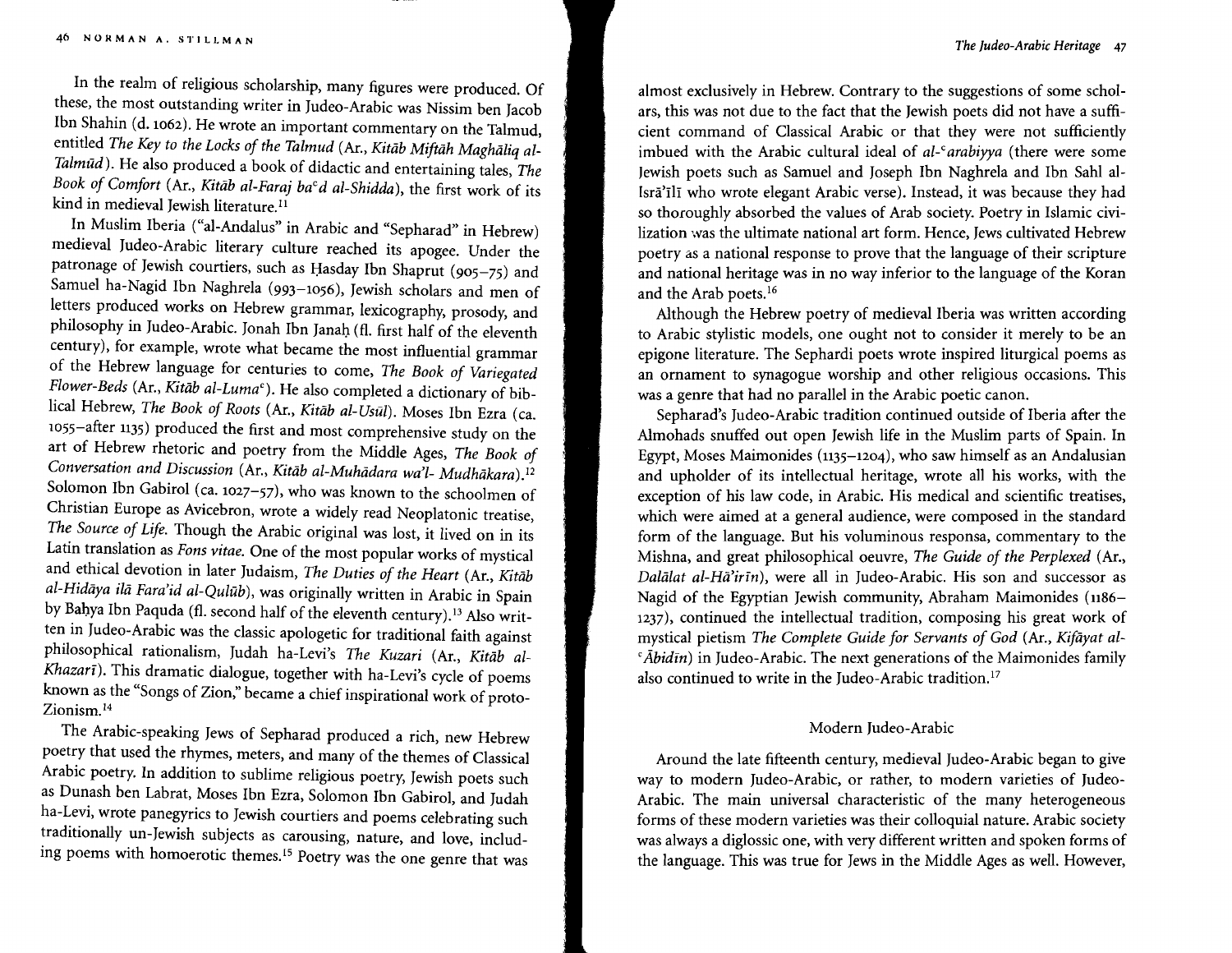Jews began writing in a language that was much closer to the vernaculars they spoke.

The shift from Middle Arabic to modern communal dialect forms resulted, in part, from the increased social isolation of the Jews of the Arab world. At the end of the Middle Ages, they lived within restrictive ghettolike quarters, such as the *mellah* and the *harat al-Yahud*.<sup>18</sup> This isolation was never hermetic. Jews interacted with Muslims on many levels in the economic and commercial sphere, buying, selling, and providing various services to each other. However, socially, intellectually, and psychologically, Jewish isolation was almost total. The shift from the literary medieval written language to more vernacular forms of Iudeo-Arabic also represented an overall decline in the general level of education throughout the Islamic world. The ability to write in Classical Arabic, for example, seriously deteriorated among Muslims during this period. It was only revived with the *Nahda* (Awakening) movement led by Syrian and Lebanese Christians during the second half of the nineteenth century. The *Nahda,*  however, held little appeal for the vast majority of Arabic-speaking Jews in modern times who at that point did not identify with Arab culture, much less with Arab nationalism.<sup>19</sup>

A third factor that might have contributed to the decline of the universal medieval literary form of Iudeo-Arabic was the mass influx of Sephardi refugees to the major population centers of the Islamic world. The Iberian exiles came from Christian Spain and Portugal. Their forefathers had given up the Arabic culture of al-Andalus centuries earlier. The Sephardi rabbinical elite that became dominant in many of the Arabic-speaking *lands* used Hebrew as their primary language of literary expression.

Until a generation ago, most surveys of the Iudeo-Arabic cultural heritage ended here. This was due to a classicist bias that viewed the intel*lectual,* spiritual, and artistic work of the late Middle Ages and early modern times in the Islamic world as essentially decadent. Not untypical was the judgment expressed by a distinguished scholar in his article in the *Encyclopaedia [udaica* surveying Iudeo-Arabic literature. He concluded by dismissing everything written after the fifteenth century as follows: "[I]t must be admitted that there is little value in these works, most of which are liturgical, exegetic, or translations of Hebrew pietistic works."<sup>20</sup> This dismissive judgment was grossly subjective and untrue. Modern Iudeo-Arabic continued to be the medium of a rich and varied cultural heritage, some of whose roots went well back into the Middle Ages.

There always existed, alongside the Arabic high culture, a vibrant populur culture. During the Middle Ages, very little "vulgar" literature, such as lolk poetry and prose for mass entertainment, was preserved in writing. The *Thousand and One Nights* was perhaps the best-known exception and Is now widely considered a classic of *world* literature. The Jews of the Middle East and North Africa continued to create and consume a popular literature in Judeo-Arabic that was not merely of ethnographic or linguistic interest, but could be truly appreciated for its own sake and judged on its own terms. Both men and women from Morocco in the West to Yemen in the East composed a variety of poetic genres (ranging from the literary *I/asida* to the folk *muwwal* and <sup>*c*</sup> *arobi*) in Judeo-Arabic. Some of this poetry was written, and some was entirely oral. Even illiterate women could compose sophisticated Iudeo-Arabic poetry and compete in singing duels comparable to such contests as the medieval Arab *naqa'id* or the Provencal troubadour *tensons,"* 

Most works of rabbinical high culture were written in Hebrew. However, throughout the Arabic-speaking world and all Diaspora Jewish societies, a living tradition of highly literal calque translations of religious texts, such as the Bible, the Mishna, and the Haggada existed. They were translated into the local vernacular used both for teaching young students and for the edification of adults with limited knowledge of Hebrew. These translations were known most commonly as *sharh,* but also as *tafslr* and *maqshiyya.* There were also scriptural commentaries written in Arabic in the style of the *sharh.* Rabbi Raphael Berdugo (1747-1821) of Meknes, Morocco, known as "The Angel Raphael" (Heb., *ha-mal'akh Refa'el),*authored one such commentary, *Leshon Limmudim/?* 

In the late nineteenth and early twentieth centuries, Judeo-Arabic newspapers and periodicals began to appear in the Middle East and North Africa. They even appeared outside of the region in Bombay and Calcutta, where there were substantial colonies of Iraqi Jewish merchants. These works were never as numerous as the thousands of such journals in Yiddish in Europe or the hundreds in Ladino in Turkey and the Balkans. However, the Judeo-Arabic newspapers and magazines served a similar function to their Yiddish and Ladino counterparts as vectors of modernization. They not only conveyed local and world news, but also discussed specifically Jewish issues such as Zionism, secularism, westernization, and anti-Semitism. They serialized and adapted modern European novels and short stories, such as Defoe's *Robinson Crusoe* and Dumas's *The Count of*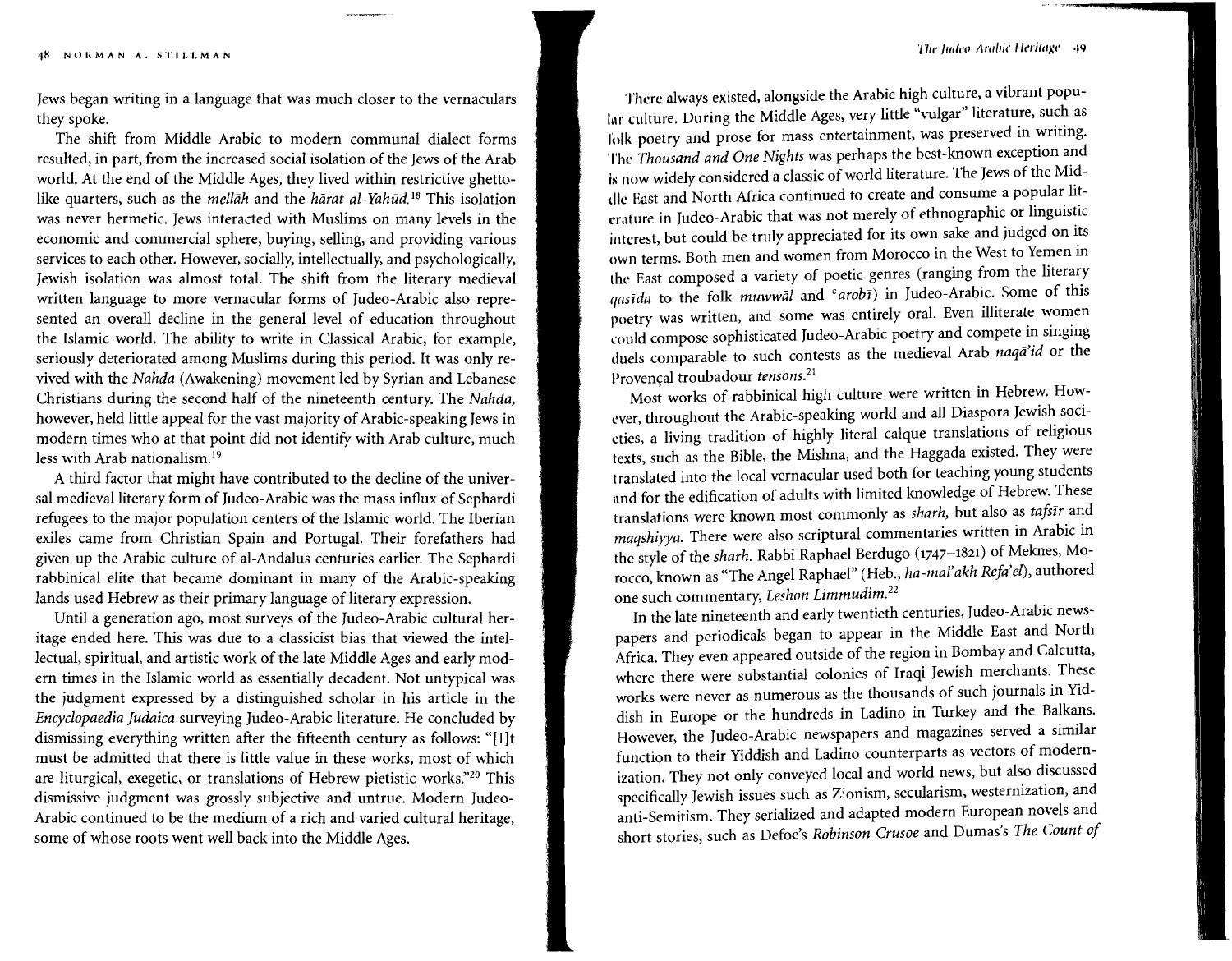*Monte Cristo. Tunisia* had, by far, the largest number and the greatest variety of Judeo-Arabic periodicals of any country.

After World War I, Iudeo-Arabic journals increasingly gave way to French publications from Morocco to Egypt due to the tremendous educational influence of the Alliance Israelite Universelle schools and the impact of French colonial rule *in* the Maghrebi countries. In Iraq and Lebanon, where modern Arabic culture made *its* strongest impression upon Jews, Jewish newspapers were published *in* Modern Standard Arabic beginning *in* the 1920S. A few Iudeo-Arabic periodicals, however, *contin*ued to be published *in* Morocco, *Tunisia,* and Libya *until* the mass exodus from these countries following the establishment of the State of Israel. Several Iudeo-Arabic periodicals were published *in* the new homeland to serve the new immigrants in the early years following their arrival.<sup>23</sup>

Modern Iudeo-Arabic never became a major *medium* for original belletristic expression. Most world-class Middle Eastern and North African Jewish novelists, such as Nairn Kattan from Iraq and Albert *Memmi* from Tunisia, wrote their books in French. A number of important Jewish writers in Iraq, such as Anwar Sha'ul, Murad Michael, and Shalom Darwish, wrote in Modern Standard Arabic. One or two continued writing in Arabic even after immigrating to Israel.<sup>24</sup> There were a few Judeo-Arabic plays and novels published, mainly in Tunisia, by intellectuals such as Eliezer Farhi and Jacob Chemla. However, Modern Iudeo-Arabic did serve to introduce Arabic-speaking Jews to western literary genres in translation. In addition to French and English novels, plays, and short stories, some of the new Hebrew fiction of the Haskala movement in Europe was translated into Iudeo-Arabic. For example, Avraham Mapu's Zionist novel *Ahavat Siyyon (The Love ofZion)* appeared *in* Judeo-Arabic in *Tunis* in 1890 as *al-Hubb wa'l-Watan (Love and Homeland).* 

Only a handful of Jews remain in the Arab world today. The overwhelming majority of Jews from Arab lands and their descendants live in Israel and France, while others reside in large communities in Canada, the United States, and elsewhere. Like Yiddish and Ladino, Iudeo-Arabic is a dying language. But the Iudeo-Arabic cultural heritage is anything but moribund. Iudeo-Arabic words and expressions entered into modern Israeli Hebrew to no less-and perhaps to a greater extent-than Yiddishisms penetrated into American English. More importantly, Iudeo-*Arabic* lives on in a myriad of ways through the maintenance of traditional practices, the ever-increasing scholarly study of Iudeo-Arabic language, literature, and history, particularly in Israel and France, but also in

North America, and through the popular interpretations and translations of Iudeo-Arabic wit and wisdom.

#### NOTES

I. On the competition between proponents of Hebrew and Yiddish, see Max Weinreich, *History of the Yiddish Language,* trans. Shlomo Noble (Chicago: University of Chicago Press, 1980), 286-99.

2. Norman A. Stillman, *The Language and Culture of the Jews of Sefrou, Morocco: An Ethnolinguistic Study.* Journal of Semitic Studies Monograph, no. 11 (Manchester, England: University of Manchester Press, 1988).

3. See Joshua Blau, *The Emergence and Linguistic Background ofJudaeo-Arabic: A Study in the Origins of Middle Arabic (Oxford: Oxford University Press, 1965).* 

4. As Haim Hillel Ben-Sasson has observed, "once an initially alien language gained acceptance, it became not only a vehicle of Jewish cultural and religious creativity, but also gradually became converted into a specifically Jewish idiom and a mark of Jewish identity that even formed barriers to later assimilation." See Haim Hillel Ben-Sasson, "Assimilation: Antiquity and the Middle Ages," *Encyclopaedialudaica,* vol. 3, cols. 771-72.

5. Concerning the Iraqi Diaspora, see Abraham Ben-Jacob, *Babylonian Jewry in Diaspora* (in Hebrew) (Jerusalem: Kiriath-Sepher, 1985). On the Aleppan Diaspora, see Walter P. Zenner, *A Global Community: The Jews from Aleppo, Syria*  (Detroit: Wayne State University Press, 2000); also Joseph A. D. Sutton, *Magic Carpet: Aleppo-in-Flatbush: The Story of a Unique Ethnic Jewish Community* (New York: Thayer-Jacoby, 1979).

6. Concerning *yahudiyya,* which I would designate as proto-Iudeo-Arabic, see Gordon D. Newby,"Observations about an Early Iudaeo-Arabic," in *Jewish Quarterly Review,* n.s. 61 (1970): 212-21; also Charles Torrey, *The Jewish Foundation of Islam* (New York: Jewish Institute of Religion Press, 1933), 47-53. The two major studies on loanwords in old Arabic are Siegmund Fraenkel, *Die aramiiischen Premdworter im Arabischen* (Leiden, the Netherlands: Brill, 1886); and A. Jeffrey, *The Foreign Vocabulary of the Qur'an* (Baroda, India: Oriental Institute, 1938).

7. The standard work on the evolution of Middle Arabic is Johann Fück, <sup>c</sup> Arabīya: Recherches sur l'histoire de la langue et du style arabe, trans. Claude Denizeau (Paris: Marcel Didier, 1955); and for Iudeo-Arabic, Joshua Blau, *The Emer*gence and Linguistic Background of Judaeo-Arabic: A Study in the Origins of Middle *Arabic* (Oxford: Oxford University Press, 1965).

8. The Cairo Geniza is the name given to a unique cache of nearly a quarter of a million discarded papers and documents dating from the Middle Ages to early modern times, primarily in Hebrew script, that were deposited according to Jewish practice in a storage room attached to the Ben Ezra Synagogue in Fustat (Old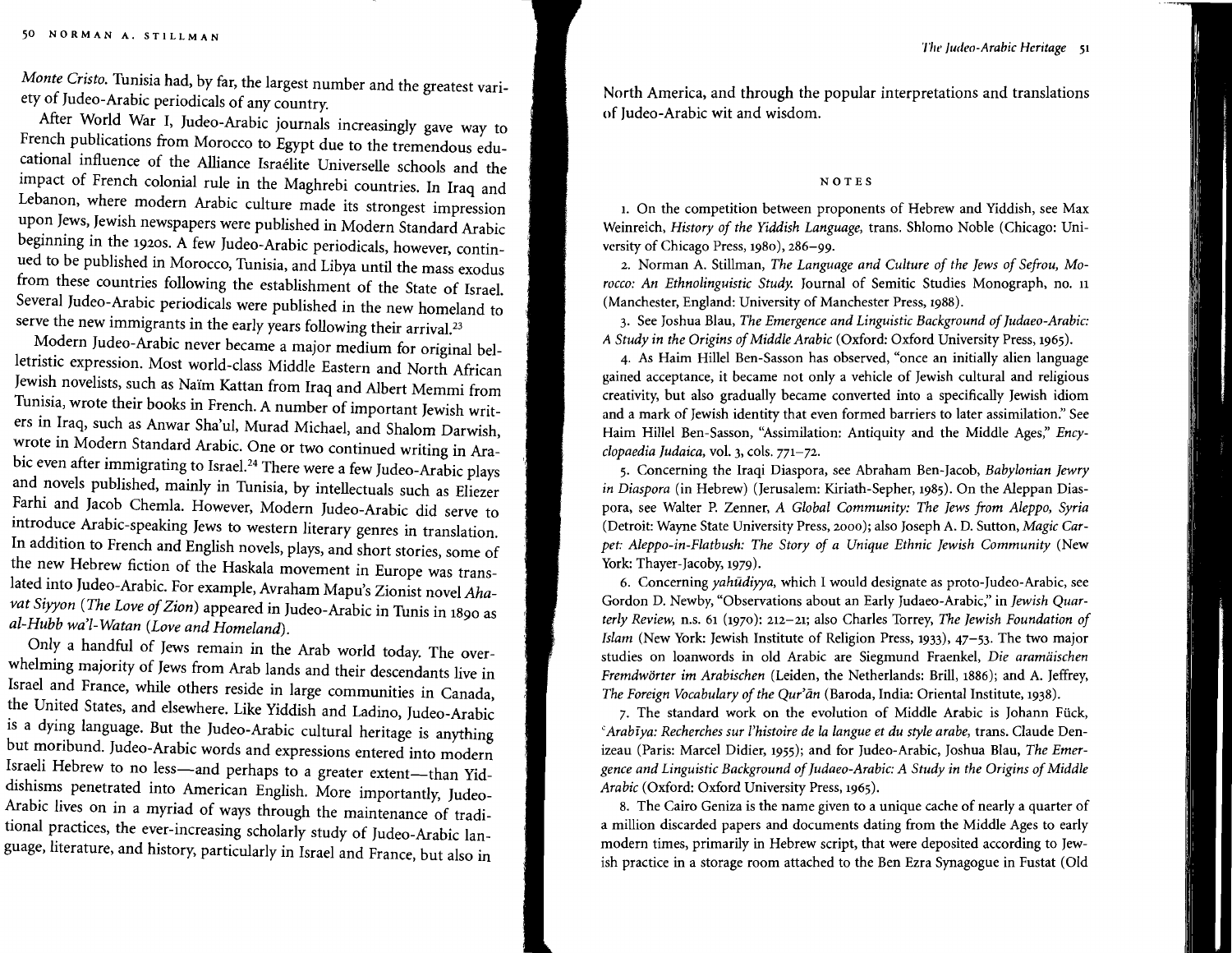Cairo). The Geniza is the most important single source for medieval Iudeo-Arabic literary and nonliterary materials as well as the most important primary source for Jewish life in the Islamic High Middle Ages. For the story of the discovery of this treasure trove and a general description of its contents, see Stefan C. Reif, A Jewish Archive from Old Cairo: The History of Cambridge University's Genizah Col*lection* (Richmond, England: Curzon, 2000).

9· This notion is developed in Norman A. Stillman, "The Commensality of Islamic and Jewish Civilizations," in *Middle Eastern Lectures,* vol. 2 (Tel Aviv: Moshe Dayan Center for Middle Eastern and African Studies and Tel-Aviv University, 1997), 81-94.

10. The standard biographical and bibliographical study on Sa°adya which is now woefully outdated is Henry Malter, *Saadia Gaon: His Life and Works* (Philadelphia: Jewish Publication Society, 1921; reprint, New York: Hermon, 1969). For a bibliography-also not up to date-of additional scholarship on Sa°adya, see Aron Freimann, "Saadia Bibliography: 1920-1942," in *Saadia Anniversary Volume: Texts and Studies,* vol. 2 (New York: American Academy for Jewish Research, 1943),  $327-38$ . Most of Sa°adya's surviving writings, both complete and in fragments, were published in the nineteenth and twentieth centuries. His great theological work has been translated twice into English: a complete translation by Samuel Rosenblatt, *The Book of Beliefs and Opinions* (New Haven: Yale University Press, 1948); and an abridged, but better annotated translation by Alexander Altmann, The Book of Doctrines and Beliefs (Oxford, England: East and West Library, 1946).

11. The best work on Qayrawan and its sages is Menahem Ben Sasson, *The Emergence of the Local Jewish Community in the Muslim World: Qayrawan, 800 1057* (in Hebrew) (Jerusalem: Magnes, 1996). Readers of English must still have recourse to H. Z. [J. W.] Hirschberg, *A History of the Jews in North Africa*, vol. 1 (Leiden, the Netherlands: Brill, 1974), 298-361. For Isaac Israeli, see Alexander Altmann and S. M. Stern, *Isaac Israeli: A Neo-Platonic Philosopher of the Early Tenth Century* (London: Oxford University Press, 1958). For Ibn Shahin, see Nissim Ben Jacob Ibn Shahin, *An Elegant Composition Concerning Relief after Adversity,* trans. William M. Brinner (New Haven: Yale University Press, 1977).

12. Regrettably, this important work has never been translated into English. However, there is a very good Spanish translation Mose Ibn "Ezra, *Kitab al-Muhadara wal-Mudakara, vol. 2, Traducción, trans. Montserrat Abumalham Mas* (Madrid: Consejo Superior de Investigaciones Cientificas, 1986).

13· This work came to have great popularity among Jews north of the Pyrenees after its translation into Hebrew, and there have been numerous translations into western languages in modern times. The best English translation from the original Arabic is *The Book of Direction to the Duties of the Heart,* trans. Menahem Mansoor (London: Routledge & Kegan Paul, 1973).

14· This work too has enjoyed numerous editions in its Hebrew translation and has also been translated several times into English. See, e.g., *Judah Hallevi's* 

*Ki/ah al Khazari,* trans. Hartwig Hirschfeld (London: Routledge; and New York: Dutton, 1905).

I;. For important studies of medieval Andalusian poetry, see Ross Brann, *The Compunctious Poet: Cultural Ambiguity and Hebrew Poetry in Muslim Spain*  (Baltimore: Johns Hopkins University Press, 1991); and Raymond P. Scheindlin, Wine, Women, and Death: Medieval Hebrew Poems of the Good Life (Philadelphia: Jewish Publication Society, 1986); and idem, *The Gazelle: Medieval Hebrew Poems on God, Israel, and the Soul* (Philadelphia: Jewish Publication Society, 1991). How to interpret the subject of homoeroticism in this poetry has been the subject of fierce debate. Some scholars, such as Nehemia Allony have argued the theme is merely an artistic exercise in imitation of Arab models, whereas others, such as Iefim Schirmann, have taken the position that it reflects a social reality. See Nehemia Allony, "The 'Zevi' (Nasib) in the Hebrew Poetry in Spain;' *Sejarad 23,*  fascicle 2 (1963): 311-21; and Iefim Schirmann, "The Ephebe in Medieval Hebrew Poetry,"*Sefarad* 15, fascicle 1 (1955): 55-68. For a good survey of some of the corroborating literature on pederasty, see Norman Roth, "Deal Gently with the Young Man: Love of Boys in Medieval Hebrew Poetry of Spain;' *Speculum* 57, no. 1 (1982):  $20 - 51.$ 

16. The position that the Jews possessed neither the cultural enthusiasm nor educational formation to write Arabic poetry is taken by Joshua Blau, "Medieval ludeo-Arabic," in *Jewish Languages: Theme and Variations,* ed. Herbert H. Paper (Cambridge, MA: Association for Jewish Studies, 1978), 123-24. I counter this argument in my "Response," in ibid., 138-39; and in more detail in Norman A. Stillman, "Aspects of Jewish Life in Islamic Spain," in *Aspects of Jewish Culture in the Middle Ages, ed. Paul E. Szarmach (Albany: State University of New York Press,* 1979),62-66. For Jewish poets who wrote Classical Arabic verse, see S. M. Stern, "Arabic Poems by Spanish-Hebrew Poets;' in *Romanica et Occidentalia: Etudes dediees ala memoire de Hiram Peri (Pflaum),* ed. Moshe Lazar (Jerusalem: Magnes, 1963), 254-63.

17. Although Maimonides lived in Spain only in his youth, he always saw himself as an Andalusian and a follower of the Sephardi tradition. He frequently uses such phrases as "among us in Sepharad" (Ar., *"indanii* fi *'l-Andalus).* See Joshua Blau, "Maimonides, Al-Andalus, and the Influence of the Spanish-Arabic Dialect on His Language;' in *New Horizons in Sephardic Studies,* ed. Yedida K. Stillman and George K. Zucker (Albany: State University of New York Press, 1993), 203-10. Though written initially in Judeo-Arabic, Maimonides' philosophical magnum opus was probably transcribed also into standard Arabic. It was also translated into Hebrew and Latin and became known to Christian theologians such as Aquinas. See Moses Maimonides, *The Guide of the Perplexed,* trans. Shlomo Pines, with an introductory essay by Leo Strauss (Chicago: University of Chicago Press, 1963); and for a partial translation of *Highways to Perfection,* see Abraham Maimonides, *The Highways to Perfection of Abraham Maimonides,* trans. Samuel